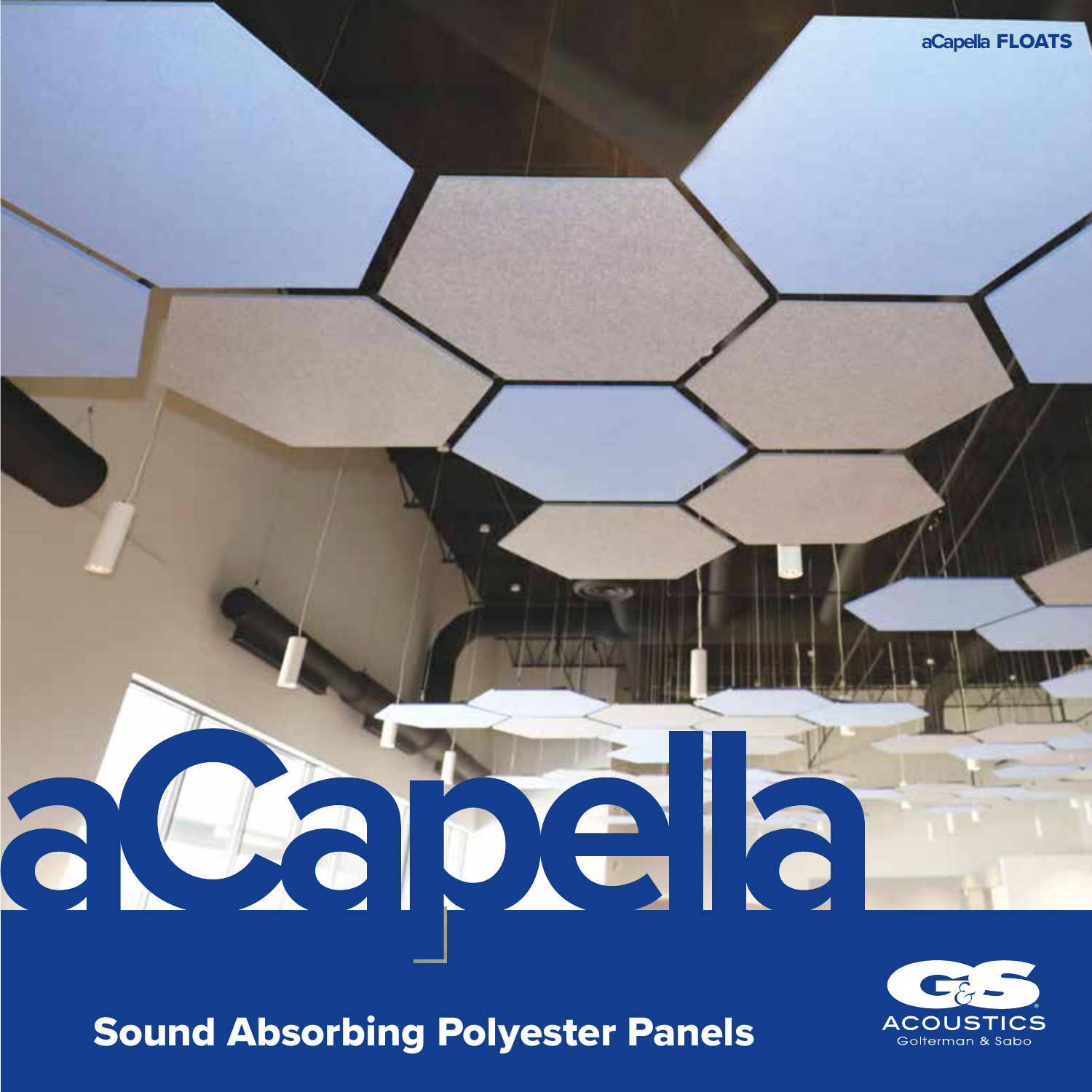#### **aCapella** AND OUR ENVIRONMENT

Environmental responsibility has never been more important. aCapella is a prime example of up-cycling. We use materials from recycled #PET bottles to create superior acoustic materials.

By specifying aCapella acoustic products, you've made an eco-friendly choice. We've checked all the boxes with this product.

- ½" and 1" Acoustical Polyester Board
- Uses 60% post-consumer waste from Recycled #PET bottles
- Custom sizes and shapes up to 9' x 4'
- Sound Absorptive .45 to 1.00 NRC
- Bleach Cleanable (10:1)
- Mold and Fungal Resistant (ASTM C1338)
- 16 Standard Colors
- Custom Printing Available
- Customizable
- Durable and Tackable
- Class A Fire Rated per ASTM E84
- Weight: ½ lb per sq. ft.
- Density: 12 pcf

ACOUSTIC DESIGN IS MUSIC TO OUR EARS.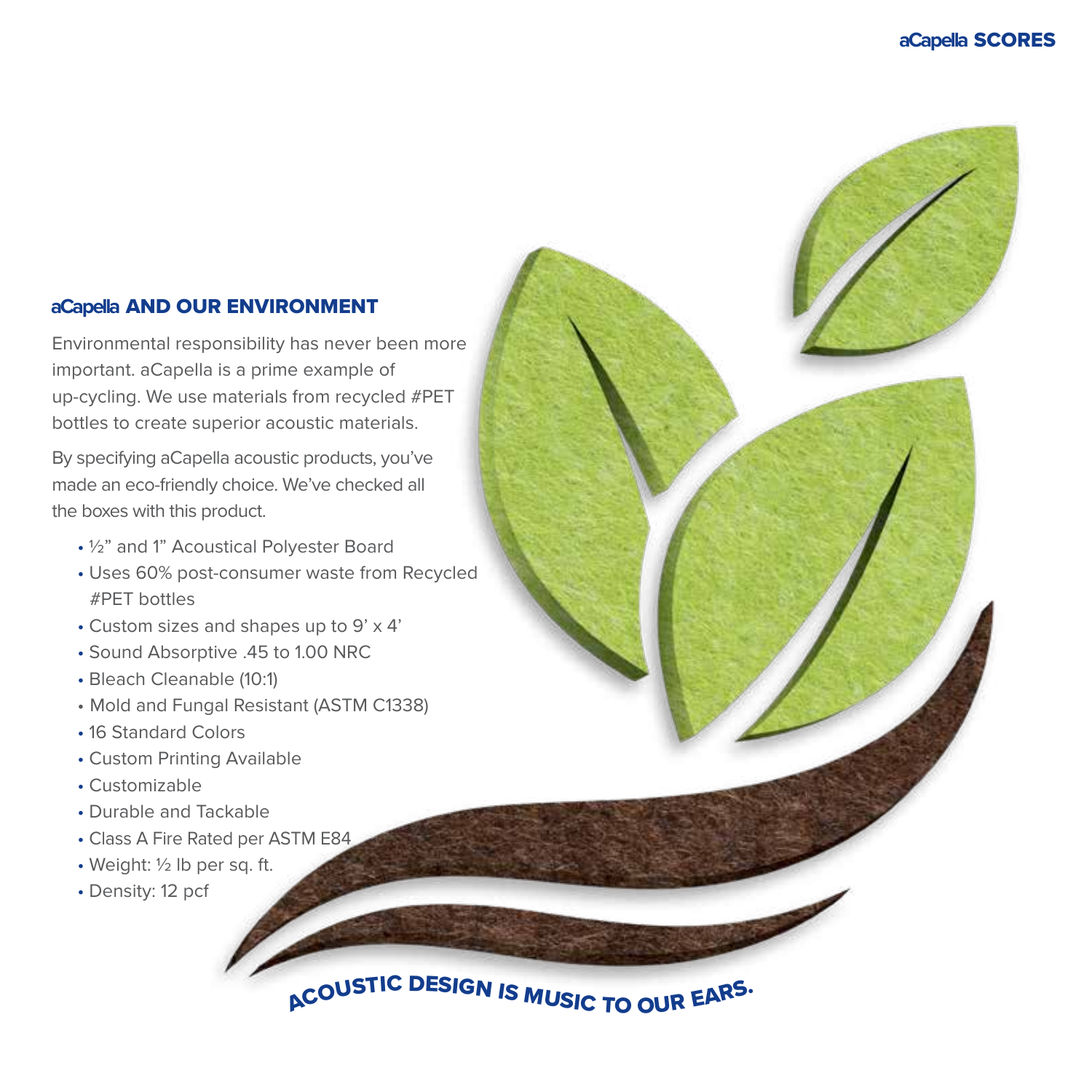aCapella Verse Baffles and aCapella PartiTions

# aCapella COLORS

| COTTON | STONE | FOG | <b>TJAHPISA</b> | GRANITE | CARBON | w<br>$\overline{\phantom{a}}$ | MOCHA | <b>SCARLET</b> | TANGERINE | <b>SUNFLOWER</b> | <b>AVOCADO</b> | <b>DENIM</b> | <b>AZURE</b> | <b>INDIGO</b> | <b>NAV</b> |
|--------|-------|-----|-----------------|---------|--------|-------------------------------|-------|----------------|-----------|------------------|----------------|--------------|--------------|---------------|------------|
|        |       |     |                 |         |        |                               |       |                |           |                  |                |              |              |               |            |
|        |       |     |                 |         |        |                               |       |                |           |                  |                |              |              |               |            |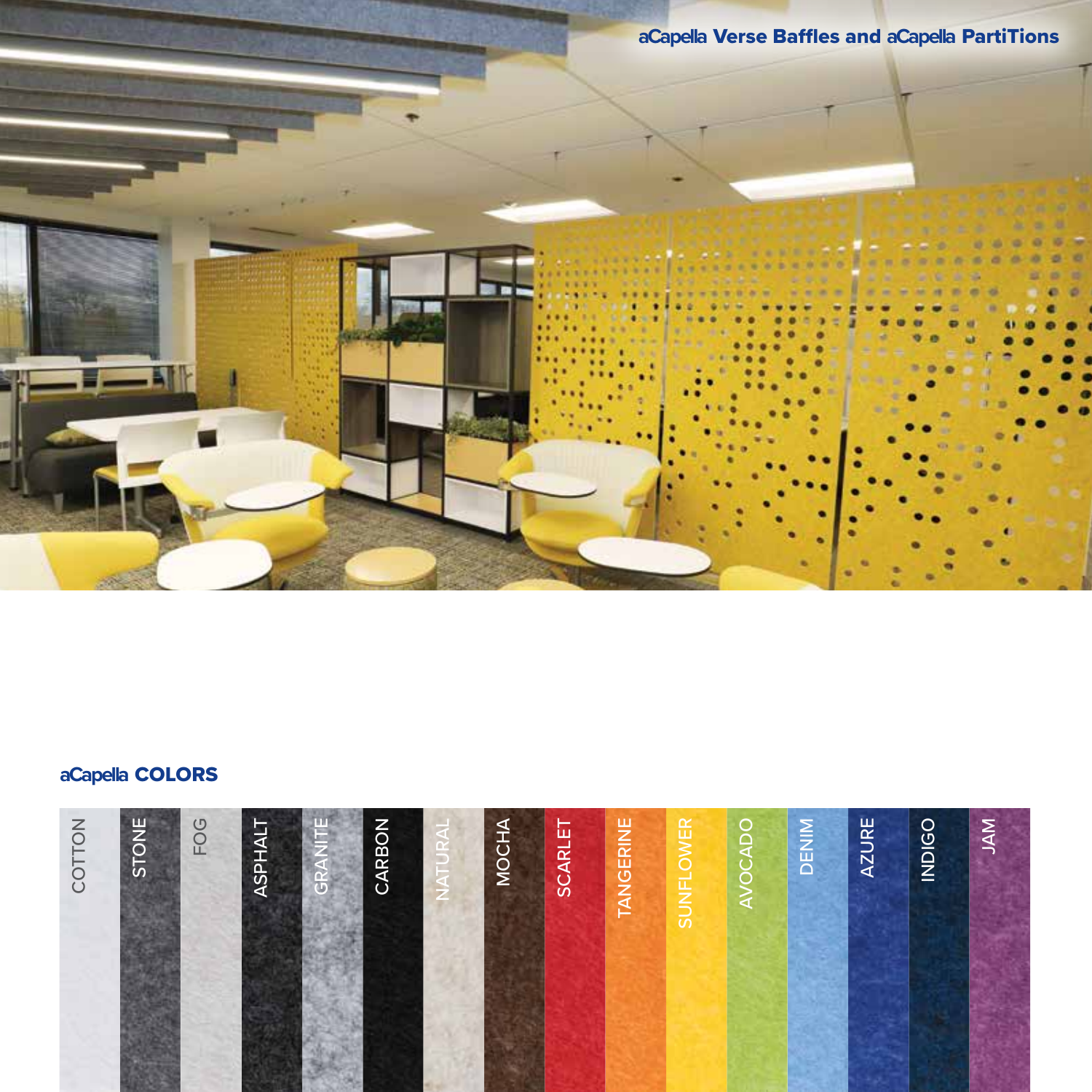

#### **aCapella** VERSE

aCapella Verse Baffles are designed to isolate noise and absorb sound in environments with open ceilings, such as office spaces, restaurants, lobbies, and classrooms. The baffles are spaced at least 3" apart and hung **individually** from existing ceiling grid systems, roof decks, or bar joists in open ceiling areas. Verse Baffles come in three designs: Range, Wave, and Flat baffle shapes. Custom baffle shapes are also available. Verse Baffles add color with the use of 16 bold and bright color options.





# **aCapella** CHORUS

aCapella Chorus Baffles are a ceiling baffle system **suspended in a group of panels** that provides noise reduction and design elements for open ceilings. Chorus Baffles are **grouped** from an aluminum tubing structure for easy hanging. Chorus Baffles are supplied in 16 colors and feature three designs, Range, Wave and Flat baffle shapes. Custom baffle shapes are also available. Perfect for use in offices, restaurants or event spaces, Chorus Baffles add design to any ceiling.

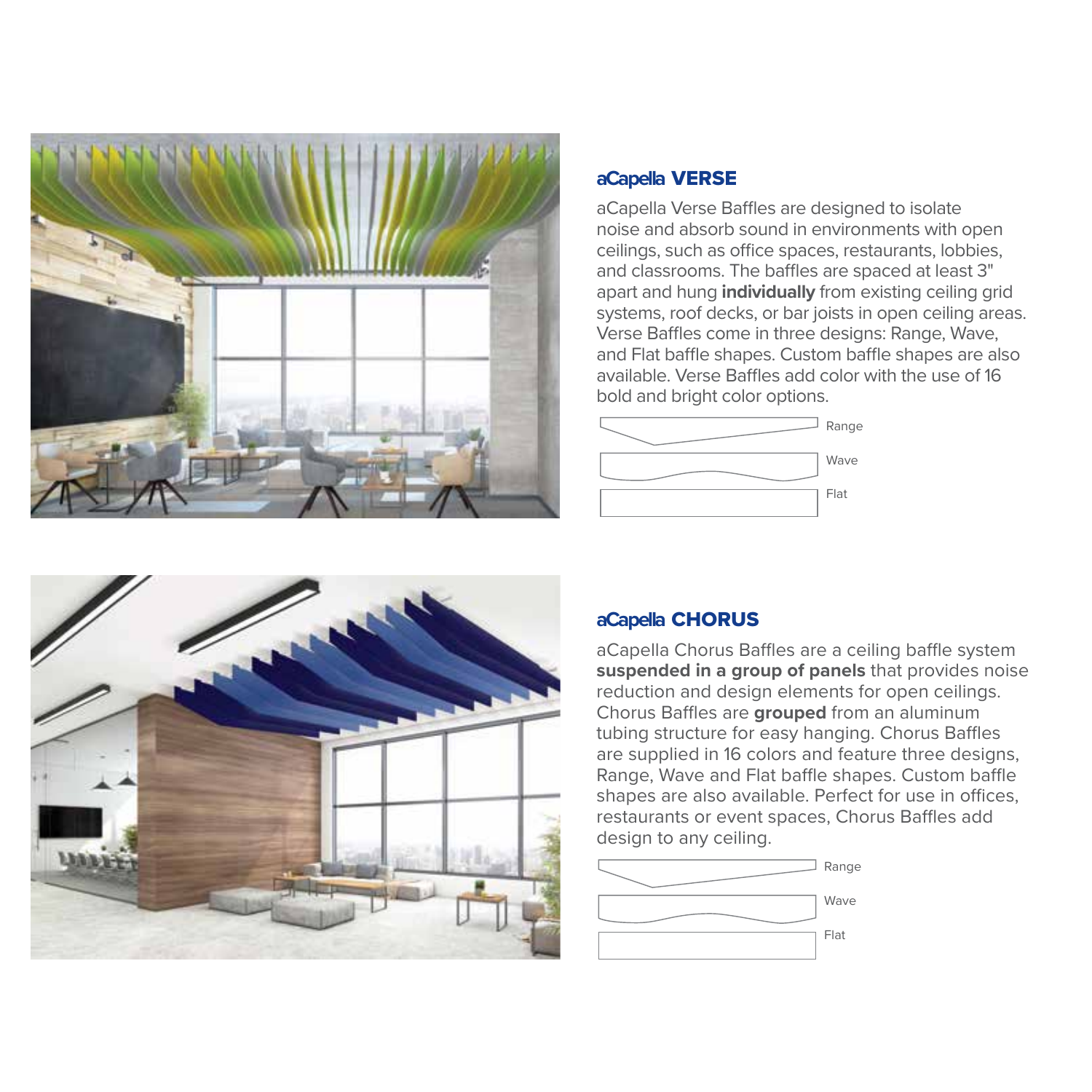

#### **aCapella** FLOATS

aCapella Floats are flat, custom shaped, **soundabsorbing ceiling clouds**. Each Float can hang from the ceiling at any angle, depending on the desired design and acoustical effect. Floats are supplied in 16 colors and come in square, circular, triangular, rectangular, polygon and trapezoid shapes. Custom shapes are available. All shapes are available in solid or open panels.



#### **aCapella** aTILES

aCapella aTiles are **flat, sound-absorbing and colorful ceiling tiles**. aTiles can be installed in a variety of ways, including lay-in grids and direct applied with mechanical fasteners or adhesive. aTiles provide sound control while adding color to the design of any space. Custom shapes and sizes are available. Choose from 16 standard colors.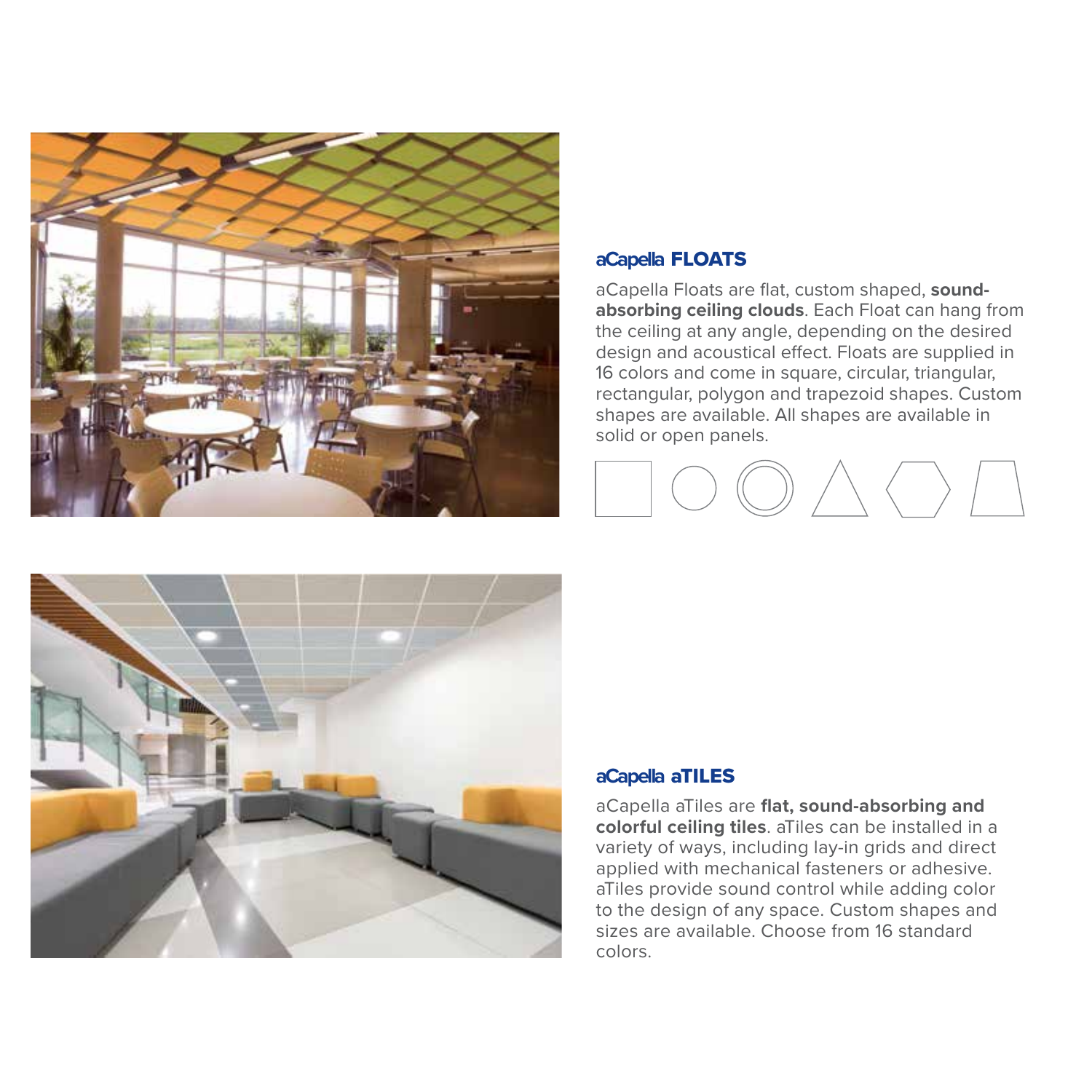

#### **aCapella** SCORES

aCapella Scores are **sound-absorbing wall panels**, which feature full wall applications, shape clusters, decorative cut-outs and individual shapes. Durable and colorful enough for office spaces, Scores creates an acoustically comfortable environment. Scores are available in standard shapes as well as a wide variety of custom shapes. Scores wall panels are offered in 16 standard colors.



### **aCapella** PartiTions

aCapella PartiTions are **suspended, polyester acoustical panels** with **cut-out designs.** PartiTions are used to divide open spaces, or work areas, with partial obstructions and creative design. In addition, PartiTions provides some sound absorption. Hung from two hanging points, PartiTion panels can be cut to any design up to 4' x 9' in 16 solid colors and are available in 12 standard designs.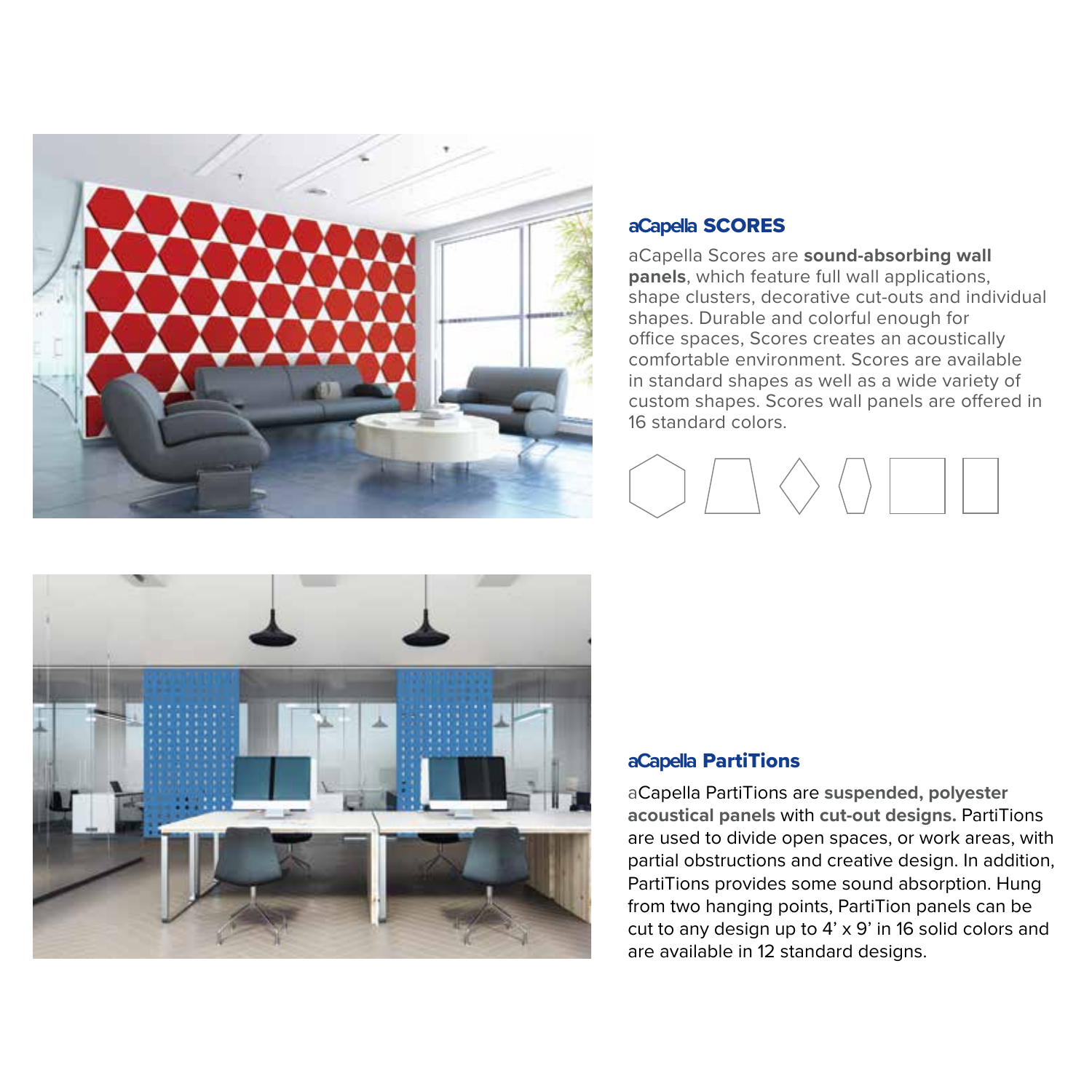

# **aCapella** TEMPOFINS

aCapella TempoFins are **wall-mounted polyester acoustical panels,** but with a twist, they are installed **perpendicular to the wall.** The fins can extend up to 24" away from the wall and up to 108" high. By using different colors and custom shapes, TempoFins add color and depth to any flat wall.





#### **aCapella** STRUCTURES

aCapella Structures are designed to **isolate and absorb sound in open ceiling** environments while providing beautiful design elements. Structures **hang** from existing ceiling grid systems, roof decks, or bar joists in open ceiling areas. aCapella Structures come in six designs. Custom configurations are also available.